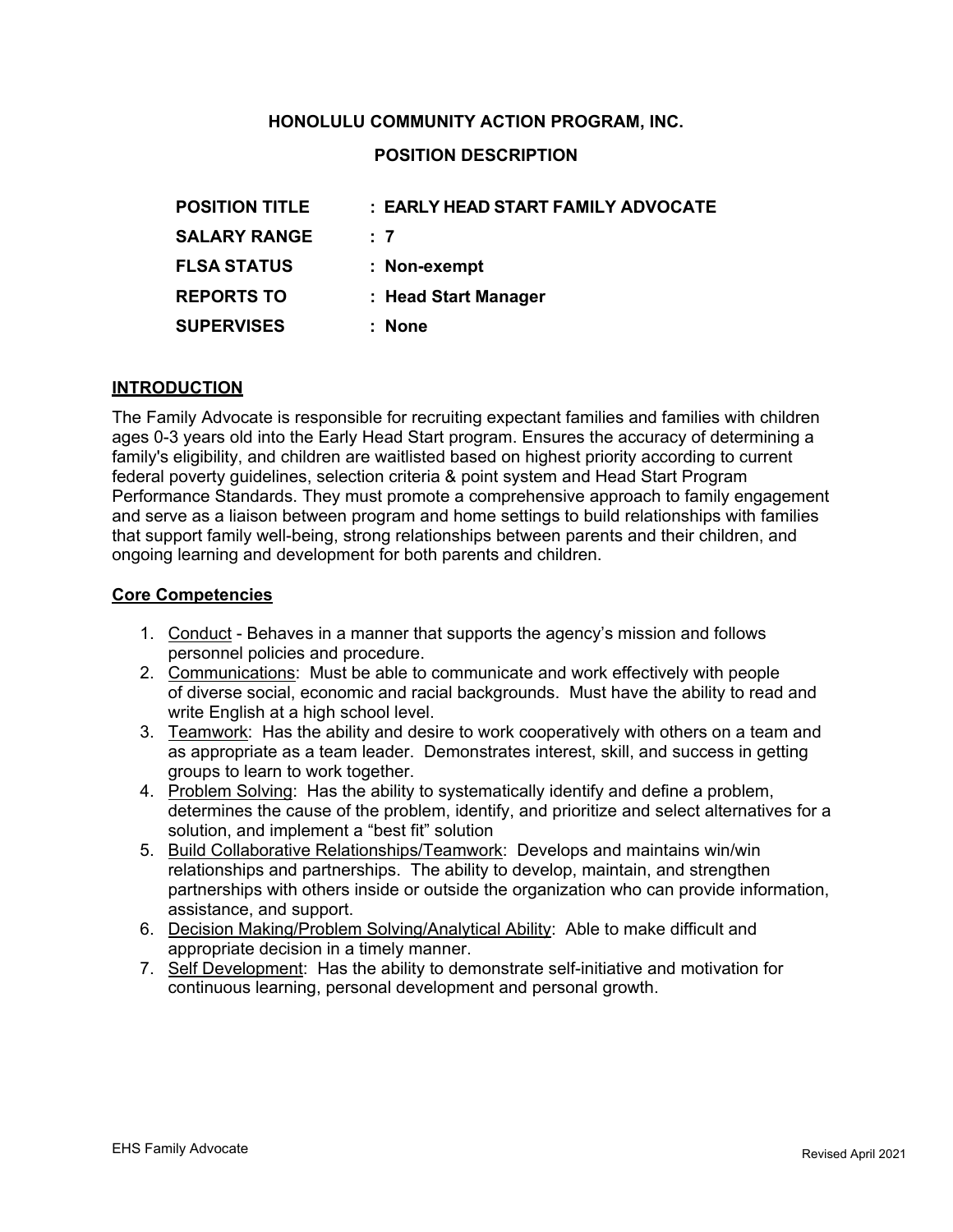## **Relationship Based Competencies for Staff and Supervisors Who Work with Families**

- 1. Positive, Goal-Oriented Relationships: Engages in mutually respectful goal-oriented partnerships with families to promote parent-child relationships and family well-being.
- 2. Self Aware and Culturally Responsive Relationships: Respects and responds appropriately to the culture, language, values and family structures of each family served.
- 3. Family Well-Being and Families as Learners: Supports families' safety, health, financial stability, life goals and aspirations.
- 4. Parent-Child Relationships and Families as Lifelong Educators: Enhances parent-child relationships and supports parents' role as the first and lifelong educators of their children.
- 5. Family Connections to Peers and Community: Facilitates networks and group activities that support families' strengths, interests, and needs.
- 6. Family Access to Community Resources: Support families in using community resources that enhance family well-being and children's learning and development.
- 7. Coordinated, Integrated and Comprehensive Services: Acts as a member of a comprehensive services team so that family service activities are coordinated and integrated throughout the program.
- 8. Data Driven Services and Continuous Improvement: Collects and analyzes information to find new solution to challenges as part of ongoing monitoring in order to continuously improve services.
- 9. Foundations for Professional Growth: Actively participates in opportunities for continuous professional development.

| Task                      | Responsibilities, however not limited to:                                                                                                                                                                                                                                                                                                                                                                                                                                                                                                                                                                              | <b>Time Frame</b>                                                                                                                   |
|---------------------------|------------------------------------------------------------------------------------------------------------------------------------------------------------------------------------------------------------------------------------------------------------------------------------------------------------------------------------------------------------------------------------------------------------------------------------------------------------------------------------------------------------------------------------------------------------------------------------------------------------------------|-------------------------------------------------------------------------------------------------------------------------------------|
| Recruitment               | • Conducts recruitment activities to distribute applications & share<br>information about Early Head Start services to families, community<br>agencies and partners, including community events and fairs.<br>Ensures families, that are most in need of Head Start services, are<br>recruited in the assigned service area to fill part-day or full-day center<br>base and/or home base options.<br>• Works closely with all staff in planning recruitment activities and<br>efforts.<br>• Conducts outreach with Early Intervention Service providers to recruit<br>children with disabilities and/or special needs. | Begins in the<br>month of<br>December, for<br>fall enrollment,<br>and on-going<br>throughout the<br>school year                     |
| Eligibility               | • Schedules interviews with families and determines their eligibility<br>according to Head Start Program Performance Standards.<br>• Conducts follow-up contacts and home visits with families to gather<br>pending documents to complete eligibility determination.<br>• Uses the Federal Poverty Guidelines and selection criteria & point<br>system to accurately determine eligibility.                                                                                                                                                                                                                            | On-going                                                                                                                            |
| Selection &<br>Enrollment | • Ensures selection of eligible children is based on current selection<br>criteria & point system and that families meet the Early Head Start<br>enrollment requirements before they are accepted into the program.<br>• Manages waiting lists and works closely with Program Manager and<br>ERSEA Family Advocates, in assigned geographic area, to ensure<br>vacancies are filled immediately as they occur within 30 days.<br>• Meets regularly with Program Managers to discuss changes in<br>enrollment, impending vacancies and enrollment opportunities for<br>families on the waiting lists.                   | Begin at mass<br>enrollment for<br>new school<br>year and filling<br>vacant<br>enrollment<br>slots<br>throughout the<br>school year |

# **Essential Responsibilities**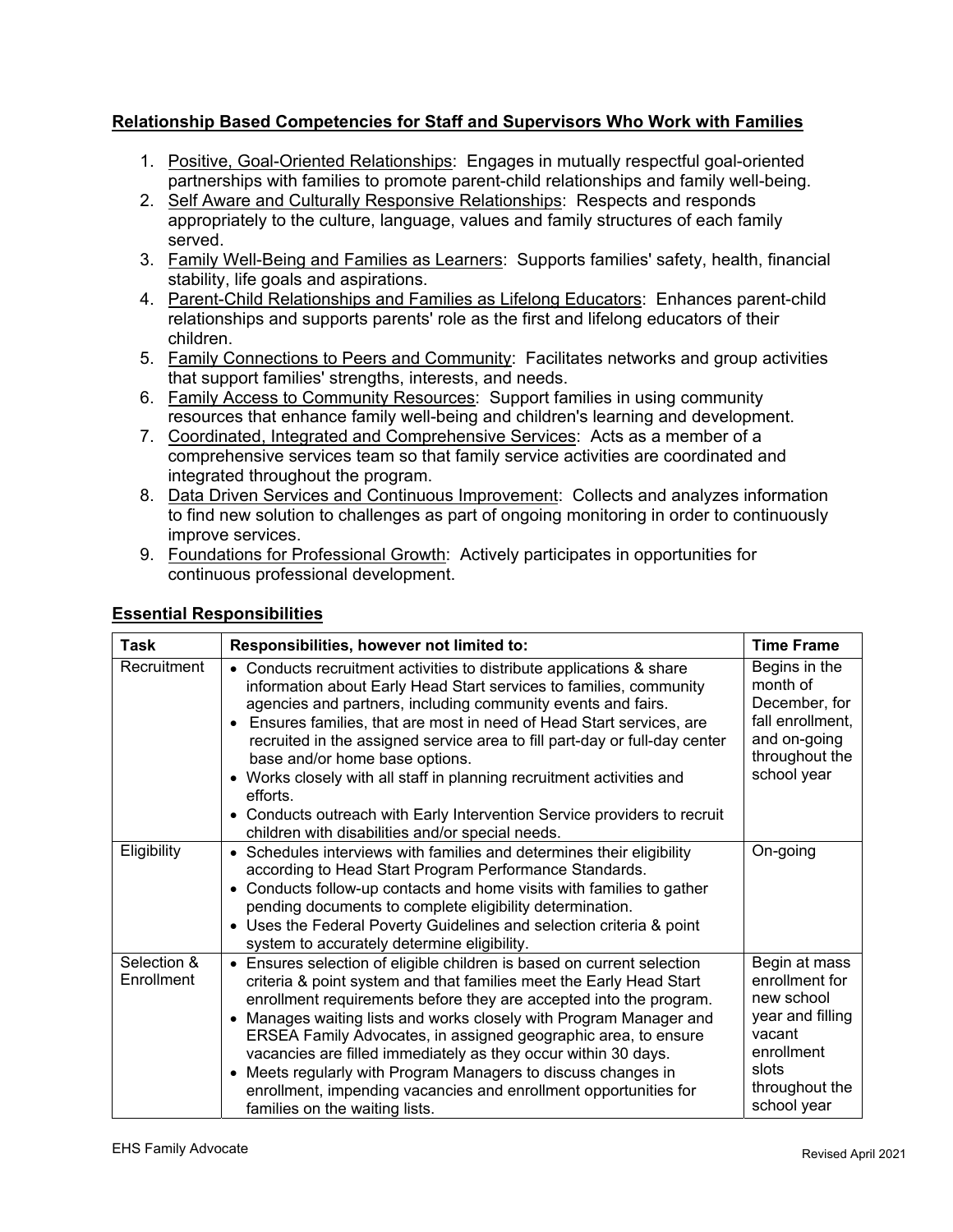| Attendance<br>Family                                   | • Meets with newly enrolled families to go over the importance of regular<br>attendance in scheduled home visits.<br>• Regularly monitors home visit reports in assigned Early Head Start<br>home bases.<br>• Provide resources and implement plans with families to promote<br>regular attendance in the event home base home visits are<br>consistently cancelled.                                                                                                                                                                                                                                                                                                    | Monitoring of<br>attendance is<br>on-going<br>using<br>ChildPlus &<br>during center<br>visits<br>Starts with |
|--------------------------------------------------------|-------------------------------------------------------------------------------------------------------------------------------------------------------------------------------------------------------------------------------------------------------------------------------------------------------------------------------------------------------------------------------------------------------------------------------------------------------------------------------------------------------------------------------------------------------------------------------------------------------------------------------------------------------------------------|--------------------------------------------------------------------------------------------------------------|
| Engagement                                             | • Implement Passport to Kindergarten with all enrolled families.<br>• Encourage parents to develop leadership skills by their participation<br>and/or service as officers in monthly parent meetings and on the<br>Policy Council and Standing Committees.<br>• Encourage parents to plan and participate in family engagement<br>activities and events during home base socializations and in family's<br>home setting.<br>• Collaborate with parents to complete a family strengths assessment<br>that identifies their strengths and needs, and a partnership process<br>for goal setting that supports family well-being, health, safety and<br>economic stability. | parent<br>orientation<br>and on-going<br>throughout the<br>school year                                       |
| School<br><b>Readiness</b>                             | • Engage parents in their children's learning and development and<br>support parent-child relationships, including strategies for father<br>engagement.<br>• Collaborate with home visiting staff to provide opportunities for<br>parents to be actively involved in setting goals for their children,<br>providing ideas for curriculum activities and planning transition<br>activities for Head Start enrollment.                                                                                                                                                                                                                                                    | Starts with<br>parent<br>orientation<br>and on-going<br>throughout the<br>school year                        |
| Health and<br>Well-being                               | • Work with expectant families to ensure they have ongoing care.<br>• Work with families to complete their child's baby well checks and<br>dental screenings required for the program.<br>• Plan, facilitate and conduct parent workshops that educate families on<br>the importance of their child's early development and health literacy<br>practices.<br>• Collaborate with comprehensive services staff to meet the health,<br>mental health, nutrition and dental needs of children and families.                                                                                                                                                                 | Starts with<br>enrollment<br>and on-going<br>throughout the<br>school year                                   |
| Community<br>Engagement                                | • Establish collaborative relationships and partnerships with<br>community organizations and service providers in the areas, such<br>as: Health and Mental Health care providers, Department of Health<br>and Department of Education, Child Welfare services, Department<br>of Labor and Industrial Relations, Department of Human Services,<br>Homeless Concerns Liaisons, Hawaii State Coalition for Domestic<br>Violence, etc.                                                                                                                                                                                                                                      | On-going                                                                                                     |
| <b>Onsite Visits</b><br>& Education<br>Team<br>Support | • Attend home base socializations on a regular basis to collaborate<br>with education teams to support school readiness, family well-being,<br>and family engagement goals.<br>• Assesses current family situations and share findings with<br>education teams during education planning meetings and team<br>conferences.                                                                                                                                                                                                                                                                                                                                              | Starts with<br>enrollment<br>and on-going<br>throughout the<br>school year                                   |
| Data Entry                                             | • Enters all family information data into ChildPlus Record Keeping<br>System timely, completely and accurately.                                                                                                                                                                                                                                                                                                                                                                                                                                                                                                                                                         | On-going                                                                                                     |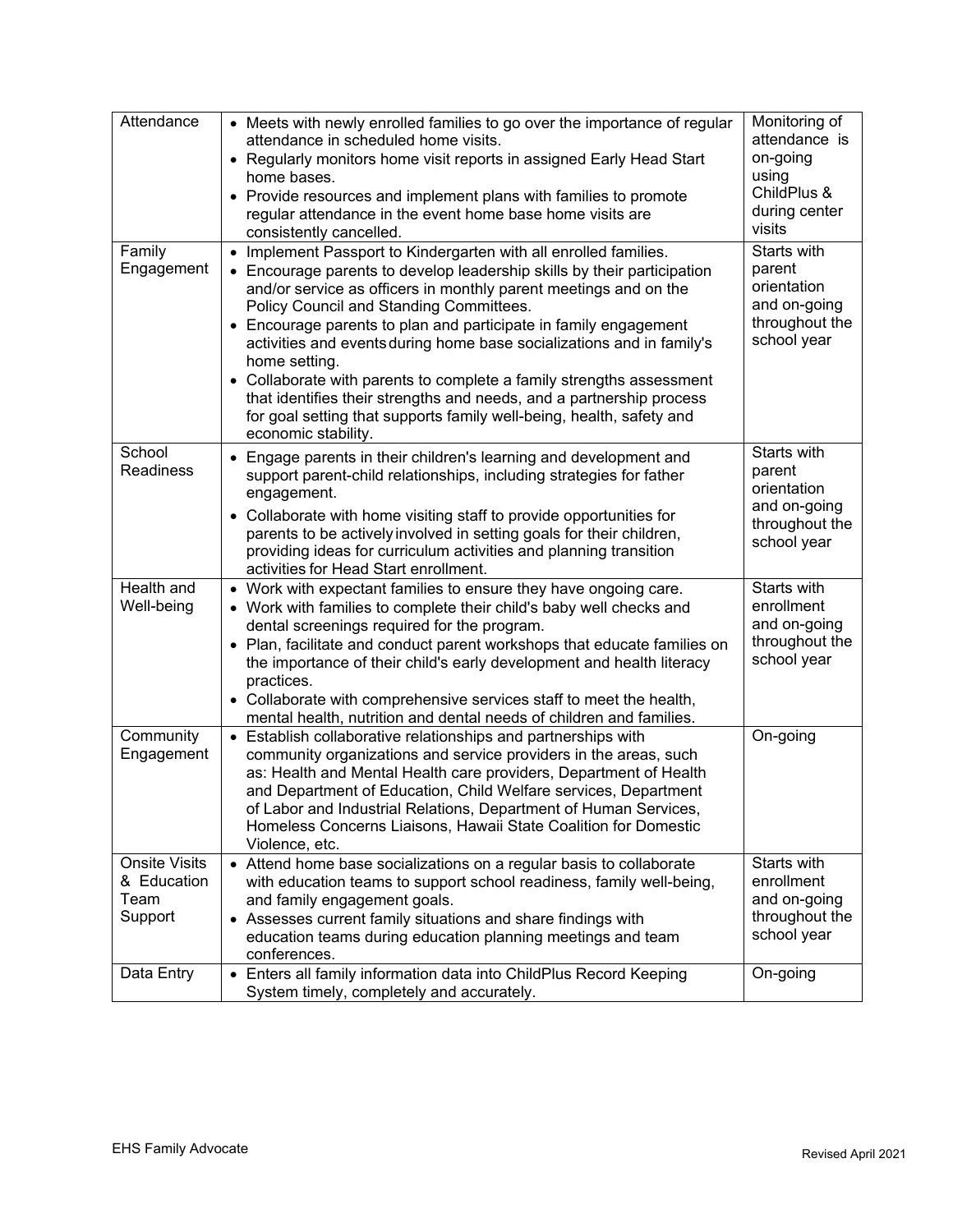#### **MINIMUM QUALIFICATIONS**

To perform this job successfully, an individual must be able to perform each essential responsibility satisfactorily. The requirements listed below are representative of the knowledge, skill and /or ability required. Reasonable accommodations may be made to enable individuals with disabilities to perform the essential functions.

### **EDUCATION**

Associates degree in human services, social work, family services, counseling or related field: child development/family relations, counseling/guidance, psychology or sociology. At a minimum, posses a Family Development Credential or certificate of competence (15 credits) in Human Services.

### **EXPERIENCE**

One (1) to two (2) years experience providing outreach, information and referral and direct service to low-income families and groups.

### **PHYSICAL DEMANDS/WORKING CONDITIONS**

|                                                          | Never/<br>Rarely | At Times | Often/<br>Constant |
|----------------------------------------------------------|------------------|----------|--------------------|
| <b>Work Locations: indoors</b>                           |                  |          | X                  |
| Work Locations: outdoors                                 |                  |          | X                  |
| Work Locations: sitting                                  |                  | $\times$ |                    |
| Walking/standing                                         |                  |          | X                  |
| Bending/crouching/reaching, etc                          |                  |          | $\times$           |
| Lifting/carrying - light<br>(up to $10$ lbs)             |                  |          | X                  |
| - medium $(11$ to 20 lbs)                                |                  | X        |                    |
| (over $20$ lbs)<br>- heavy                               |                  | $\times$ |                    |
| Contact with hazardous materials                         | $\times$         |          |                    |
| Dust, smoke, odors, noise, etc.                          | X                |          |                    |
| Travel - inter-island                                    | X                |          |                    |
| Travel - long distance (mainland, international)         | X                |          |                    |
| Use standard office equipment (including PC<br>keyboard) |                  |          | X                  |